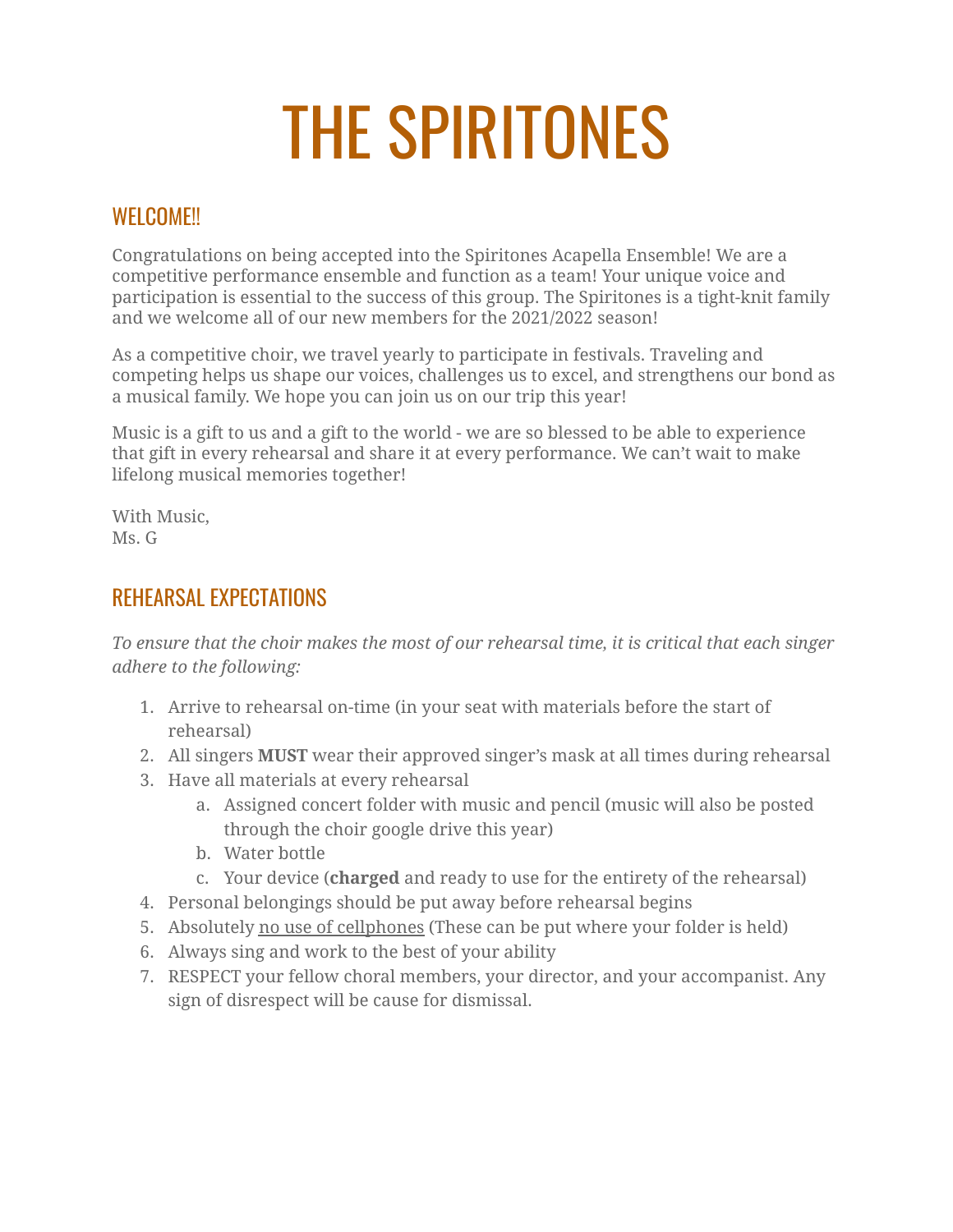#### PLEASE REFRAIN FROM

- Eating or chewing gum during rehearsal
- Using cellphones
- Talking during rehearsals (or sectionals)

#### REHEARSAL PARTICIPATION -

- *●* Attendance
	- *○* Tardies and Absences will be noted and will reflect your overall participation in the ensemble.
	- You may not exceed more than 3 tardies and 1 unexcused absence per semester, or this will lead to a dismissal from the ensemble.
	- Illness
		- If you are ill, you may join our rehearsal virtually, as long as it has been approved by Ms. G.
		- If you are ill and you stay home, please send me an e-mail so I may document it. (I do check with Candis)
- Having all of your materials at all rehearsals.
	- Section leaders are responsible for taking note of missing materials.
- *●* Making music as directed with rehearsal notes.
- Preparing music as requested by the director.
- Showing interest and working with effort doing the best that you can!

#### PERFORMANCES

*Students should adhere to the following performance protocol:*

- Arrive on time for warm-up (being present by "call time")
- Wear proper concert attire (concerts only)
- Participate in a professional manner
- Sing to the best of your ability

#### ONLINE, WRITTEN, AND CLASS ASSIGNMENTS

- In class notes (will have music checks on occasion)
- Part testing
- Online weekly assignments (music theory, music analysis, part tape uploads)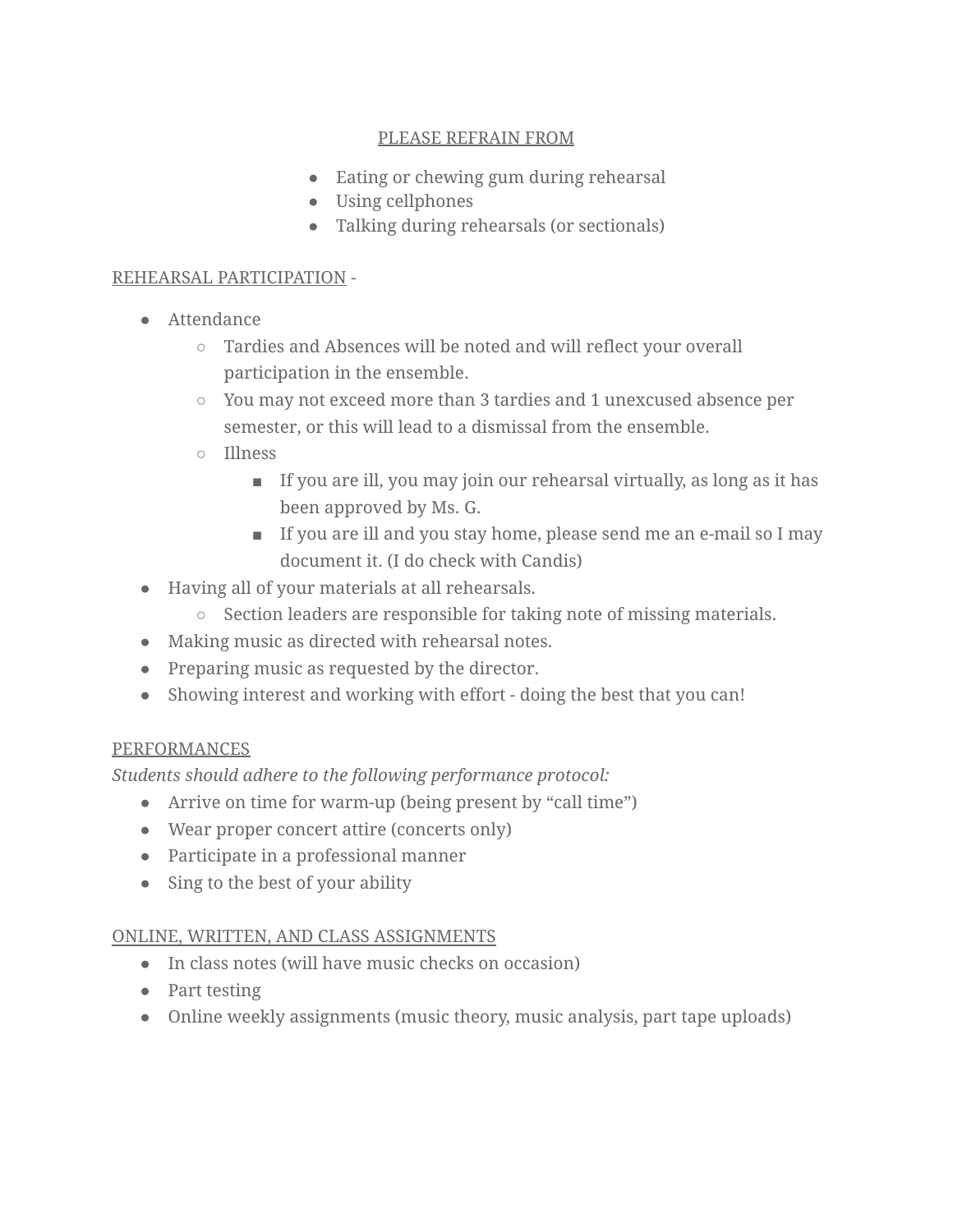## CONCERT ATTIRE

- *● The Uniform Manager will measure each new member for their concert attire and will be ordered for you through Southeastern Apparel.*
- *● This is a one time purchase upon entry into the choral program. Once you order your concert attire, you will own it for the remainder of your time at Chaminade about \$70.*

*For Concert Performances the concert attire is your assigned Formal Gown or Tuxedo unless specified otherwise by the director.*

*Please note that performances can be exciting/stressful/high energy, so wear deodorant.*

*● Ladies and gentlemen should be mindful of all perfume/cologne worn as we are performing in such close proximity to one another.*

## LADIES

- Formal Concert Gown (to be ordered from Southeastern Apparel: "Louisa Dress")
	- Hemmed/Tailored
- Black dress shoes
	- Heels should be no taller than 3 inches
- Hair
	- Should be neatly worn and out of your face
- Makeup
	- Black eyeliner, with black mascara, foundation, pink or brown blush, and red lipstick

## GENTLEMEN

- Tux ensemble (can be purchased on your own)
	- Black tux pants
	- Black dress shoes
	- Black vest
	- White tux shirt
	- Royal blue tie (different than pictured) to be ordered from Southeastern Apparel (about \$15)
- Hair/Facial Hair
	- Should look well-groomed

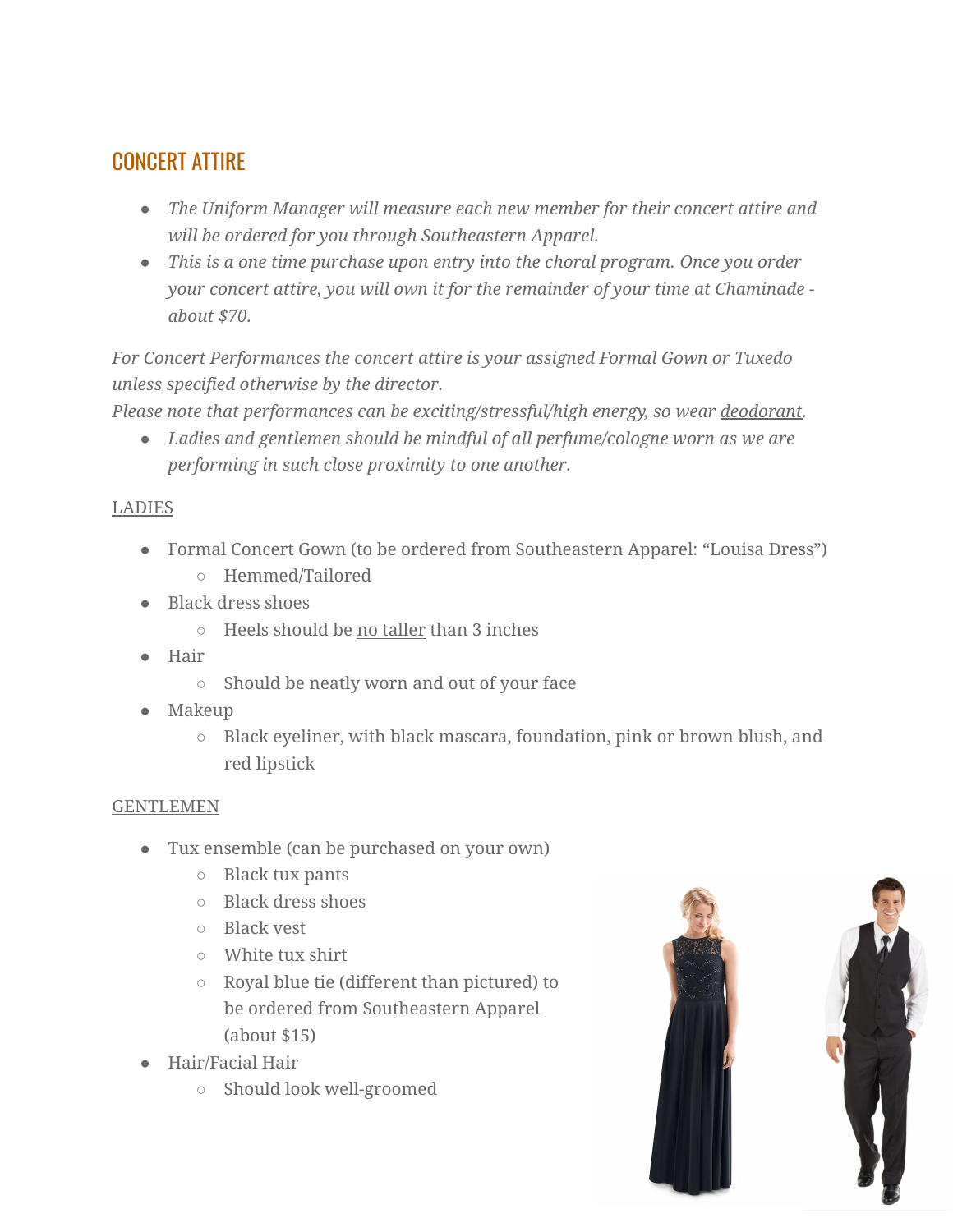○ School rules for facial hair apply

## CALENDAR & IMPORTANT EVENTS (subject to change)

Please follow this link to view our master calendar: MASTER [CALENDAR](http://www.chaminadechoirs.org/master-calendar.html) Our MAJOR dates for the year are as follows:

- OPEN HOUSE
- HOLLY BERRY LUNCHEON
- WINTER CONCERT
	- Dress Rehearsal
	- Concert Day Call Time
- SPRING CHORAL SHOWCASE
	- Dress Rehearsal
	- Showcase Call Time
- APRIL CONCERT
	- Dress Rehearsal
	- Concert Day Call Time
- SPRING CHOIR TOUR

## ONLINE PLATFORMS

- BLACKBOARD
- GOOGLE DRIVE available through our choir gmail account for recordings, digital music, etc.
	- **○** MASTER [CALENDAR](http://www.chaminadechoirs.org/master-calendar.html)
- REMIND is a group texting platform for student reminders. All students should join this group to receive updates on rehearsal times and any other announcements. Each remind group will have a different verification code to join each group. If you will be singing in multiple ensembles, you will receive a different verification code to join each choral ensemble remind group.

#### **FOLLOW THESE INSTRUCTIONS**